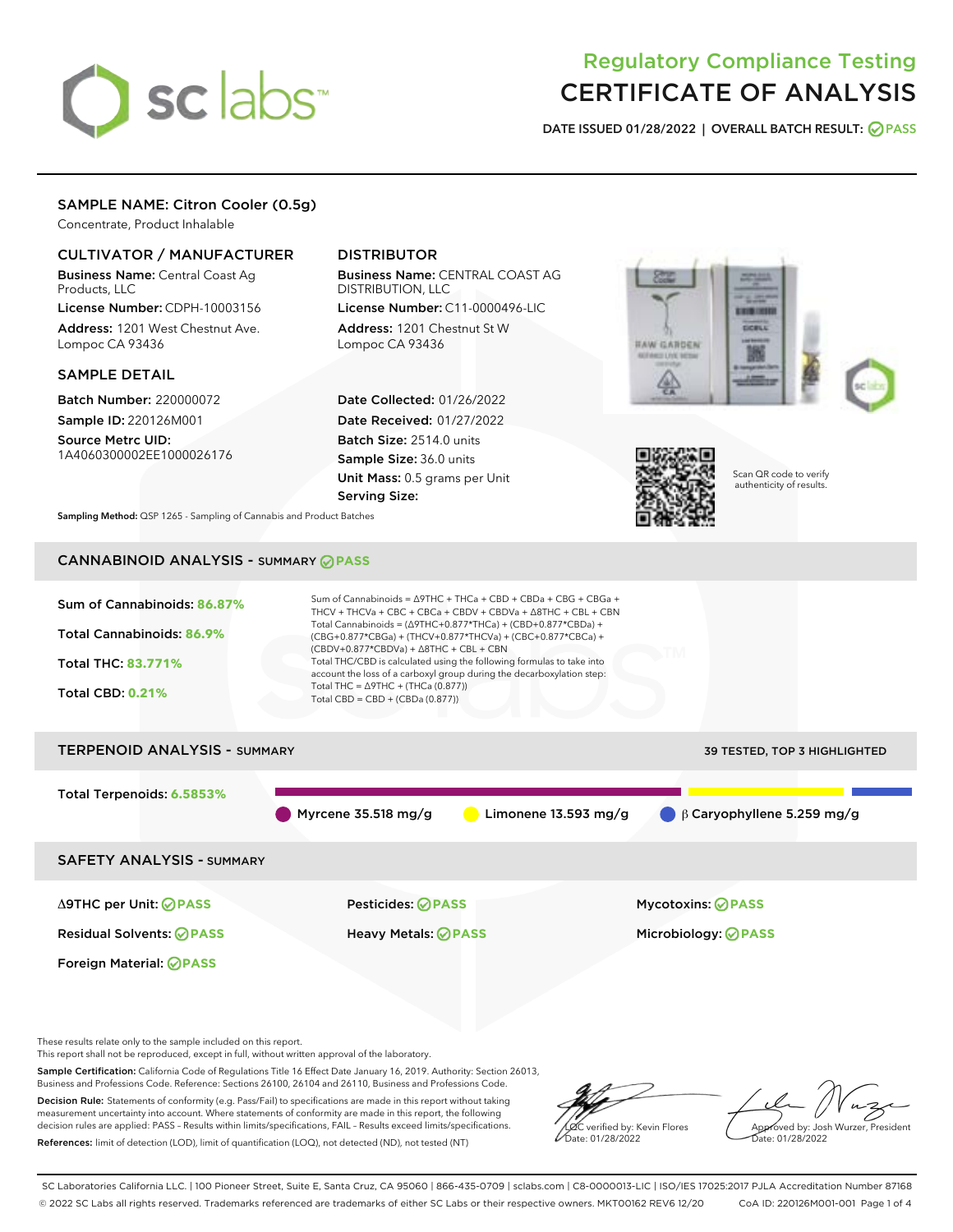



CITRON COOLER (0.5G) | DATE ISSUED 01/28/2022 | OVERALL BATCH RESULT: **O PASS** 

#### CANNABINOID TEST RESULTS - 01/27/2022 2 PASS

Tested by high-performance liquid chromatography with diode-array detection (HPLC-DAD). **Method:** QSP 1157 - Analysis of Cannabinoids by HPLC-DAD

#### TOTAL CANNABINOIDS: **86.9%**

Total Cannabinoids (Total THC) + (Total CBD) + (Total CBG) + (Total THCV) + (Total CBC) + (Total CBDV) + ∆8THC + CBL + CBN

TOTAL THC: **83.771%** Total THC (∆9THC+0.877\*THCa)

TOTAL CBD: **0.21%**

Total CBD (CBD+0.877\*CBDa)

TOTAL CBG: 2.281% Total CBG (CBG+0.877\*CBGa)

TOTAL THCV: 0.3% Total THCV (THCV+0.877\*THCVa)

TOTAL CBC: ND Total CBC (CBC+0.877\*CBCa)

TOTAL CBDV: ND Total CBDV (CBDV+0.877\*CBDVa)

| <b>COMPOUND</b>  | LOD/LOQ<br>(mg/g)          | <b>MEASUREMENT</b><br><b>UNCERTAINTY</b><br>(mg/g) | <b>RESULT</b><br>(mg/g) | <b>RESULT</b><br>(%) |
|------------------|----------------------------|----------------------------------------------------|-------------------------|----------------------|
| <b>A9THC</b>     | 0.06 / 0.26                | ±28.817                                            | 837.71                  | 83.771               |
| <b>CBG</b>       | 0.06 / 0.19                | ±0.899                                             | 22.81                   | 2.281                |
| <b>THCV</b>      | 0.1 / 0.2                  | ±0.15                                              | 3.0                     | 0.30                 |
| <b>CBD</b>       | 0.07/0.29                  | ±0.097                                             | 2.10                    | 0.210                |
| <b>CBN</b>       | 0.1/0.3                    | ±0.12                                              | 1.9                     | 0.19                 |
| $\triangle$ 8THC | 0.1 / 0.4                  | ±0.10                                              | 1.2                     | 0.12                 |
| <b>THCa</b>      | 0.05/0.14                  | N/A                                                | <b>ND</b>               | <b>ND</b>            |
| <b>THCVa</b>     | 0.07/0.20                  | N/A                                                | <b>ND</b>               | <b>ND</b>            |
| <b>CBDa</b>      | 0.02/0.19                  | N/A                                                | <b>ND</b>               | <b>ND</b>            |
| <b>CBDV</b>      | 0.04 / 0.15                | N/A                                                | <b>ND</b>               | <b>ND</b>            |
| <b>CBDVa</b>     | 0.03 / 0.53                | N/A                                                | <b>ND</b>               | <b>ND</b>            |
| <b>CBGa</b>      | 0.1/0.2                    | N/A                                                | <b>ND</b>               | <b>ND</b>            |
| <b>CBL</b>       | 0.06 / 0.24                | N/A                                                | <b>ND</b>               | <b>ND</b>            |
| <b>CBC</b>       | 0.2 / 0.5                  | N/A                                                | <b>ND</b>               | <b>ND</b>            |
| <b>CBCa</b>      | 0.07/0.28                  | N/A                                                | <b>ND</b>               | <b>ND</b>            |
|                  | <b>SUM OF CANNABINOIDS</b> |                                                    | 868.7 mg/g              | 86.87%               |

#### **UNIT MASS: 0.5 grams per Unit**

| ∆9THC per Unit                        | 1100 per-package limit | 418.86 mg/unit  | <b>PASS</b> |
|---------------------------------------|------------------------|-----------------|-------------|
| <b>Total THC per Unit</b>             |                        | 418.86 mg/unit  |             |
| <b>CBD</b> per Unit                   |                        | $1.05$ mg/unit  |             |
| <b>Total CBD per Unit</b>             |                        | $1.05$ mg/unit  |             |
| Sum of Cannabinoids<br>per Unit       |                        | 434.4 mg/unit   |             |
| <b>Total Cannabinoids</b><br>per Unit |                        | $434.4$ mg/unit |             |

#### TERPENOID TEST RESULTS - 01/28/2022

Terpene analysis utilizing gas chromatography-flame ionization detection (GC-FID). **Method:** QSP 1192 - Analysis of Terpenoids by GC-FID

| <b>COMPOUND</b>         | LOD/LOQ<br>(mg/g) | <b>MEASUREMENT</b><br><b>UNCERTAINTY</b><br>(mg/g) | <b>RESULT</b><br>(mg/g)                         | <b>RESULT</b><br>(%) |
|-------------------------|-------------------|----------------------------------------------------|-------------------------------------------------|----------------------|
| <b>Myrcene</b>          | 0.008 / 0.025     | ±0.4582                                            | 35.518                                          | 3.5518               |
| Limonene                | 0.005 / 0.016     | ±0.1944                                            | 13.593                                          | 1.3593               |
| $\beta$ Caryophyllene   | 0.004 / 0.012     | ±0.1872                                            | 5.259                                           | 0.5259               |
| Linalool                | 0.009 / 0.032     | ±0.1209                                            | 3.182                                           | 0.3182               |
| $\beta$ Pinene          | 0.004 / 0.014     | ±0.0233                                            | 2.028                                           | 0.2028               |
| $\alpha$ Humulene       | 0.009/0.029       | ±0.0412                                            | 1.285                                           | 0.1285               |
| trans-ß-Farnesene       | 0.008 / 0.025     | ±0.0432                                            | 1.217                                           | 0.1217               |
| $\alpha$ Pinene         | 0.005 / 0.017     | ±0.0099                                            | 1.151                                           | 0.1151               |
| Fenchol                 | 0.010 / 0.034     | ±0.0315                                            | 0.814                                           | 0.0814               |
| <b>Terpineol</b>        | 0.016 / 0.055     | ±0.0313                                            | 0.510                                           | 0.0510               |
| Terpinolene             | 0.008 / 0.026     | ±0.0067                                            | 0.326                                           | 0.0326               |
| Camphene                | 0.005 / 0.015     | ±0.0032                                            | 0.278                                           | 0.0278               |
| Ocimene                 | 0.011 / 0.038     | ±0.0057                                            | 0.178                                           | 0.0178               |
| <b>Borneol</b>          | 0.005 / 0.016     | ±0.0064                                            | 0.153                                           | 0.0153               |
| Fenchone                | 0.009 / 0.028     | ±0.0036                                            | 0.125                                           | 0.0125               |
| Valencene               | 0.009 / 0.030     | ±0.0050                                            | 0.072                                           | 0.0072               |
| Caryophyllene<br>Oxide  | 0.010 / 0.033     | ±0.0026                                            | 0.056                                           | 0.0056               |
| $\alpha$ Bisabolol      | 0.008 / 0.026     | ±0.0026                                            | 0.048                                           | 0.0048               |
| Nerolidol               | 0.009 / 0.028     | ±0.0022                                            | 0.035                                           | 0.0035               |
| $\gamma$ Terpinene      | 0.006 / 0.018     | ±0.0004                                            | 0.025                                           | 0.0025               |
| $\alpha$ Phellandrene   | 0.006 / 0.020     | N/A                                                | <loq< th=""><th><loq< th=""></loq<></th></loq<> | <loq< th=""></loq<>  |
| $\alpha$ Terpinene      | 0.005 / 0.017     | N/A                                                | <loq< th=""><th><loq< th=""></loq<></th></loq<> | <loq< th=""></loq<>  |
| Sabinene Hydrate        | 0.006 / 0.022     | N/A                                                | <loq< th=""><th><loq< th=""></loq<></th></loq<> | <loq< th=""></loq<>  |
| Guaiol                  | 0.009 / 0.030     | N/A                                                | <loq< th=""><th><loq< th=""></loq<></th></loq<> | <loq< th=""></loq<>  |
| Sabinene                | 0.004 / 0.014     | N/A                                                | ND                                              | ND                   |
| 3 Carene                | 0.005 / 0.018     | N/A                                                | <b>ND</b>                                       | ND                   |
| p-Cymene                | 0.005 / 0.016     | N/A                                                | ND                                              | <b>ND</b>            |
| Eucalyptol              | 0.006 / 0.018     | N/A                                                | <b>ND</b>                                       | <b>ND</b>            |
| (-)-Isopulegol          | 0.005 / 0.016     | N/A                                                | <b>ND</b>                                       | ND                   |
| Camphor                 | 0.006 / 0.019     | N/A                                                | <b>ND</b>                                       | <b>ND</b>            |
| Isoborneol              | 0.004 / 0.012     | N/A                                                | ND                                              | ND                   |
| Menthol                 | 0.008 / 0.025     | N/A                                                | ND                                              | ND                   |
| Nerol                   | 0.003 / 0.011     | N/A                                                | <b>ND</b>                                       | ND                   |
| Citronellol             | 0.003 / 0.010     | N/A                                                | ND                                              | ND                   |
| R-(+)-Pulegone          | 0.003 / 0.011     | N/A                                                | ND                                              | ND                   |
| Geraniol                | 0.002 / 0.007     | N/A                                                | <b>ND</b>                                       | ND                   |
| <b>Geranyl Acetate</b>  | 0.004 / 0.014     | N/A                                                | ND                                              | ND                   |
| $\alpha$ Cedrene        | 0.005 / 0.016     | N/A                                                | ND                                              | ND                   |
| Cedrol                  | 0.008 / 0.027     | N/A                                                | <b>ND</b>                                       | ND                   |
| <b>TOTAL TERPENOIDS</b> |                   |                                                    | 65.853 mg/g                                     | 6.5853%              |

SC Laboratories California LLC. | 100 Pioneer Street, Suite E, Santa Cruz, CA 95060 | 866-435-0709 | sclabs.com | C8-0000013-LIC | ISO/IES 17025:2017 PJLA Accreditation Number 87168 © 2022 SC Labs all rights reserved. Trademarks referenced are trademarks of either SC Labs or their respective owners. MKT00162 REV6 12/20 CoA ID: 220126M001-001 Page 2 of 4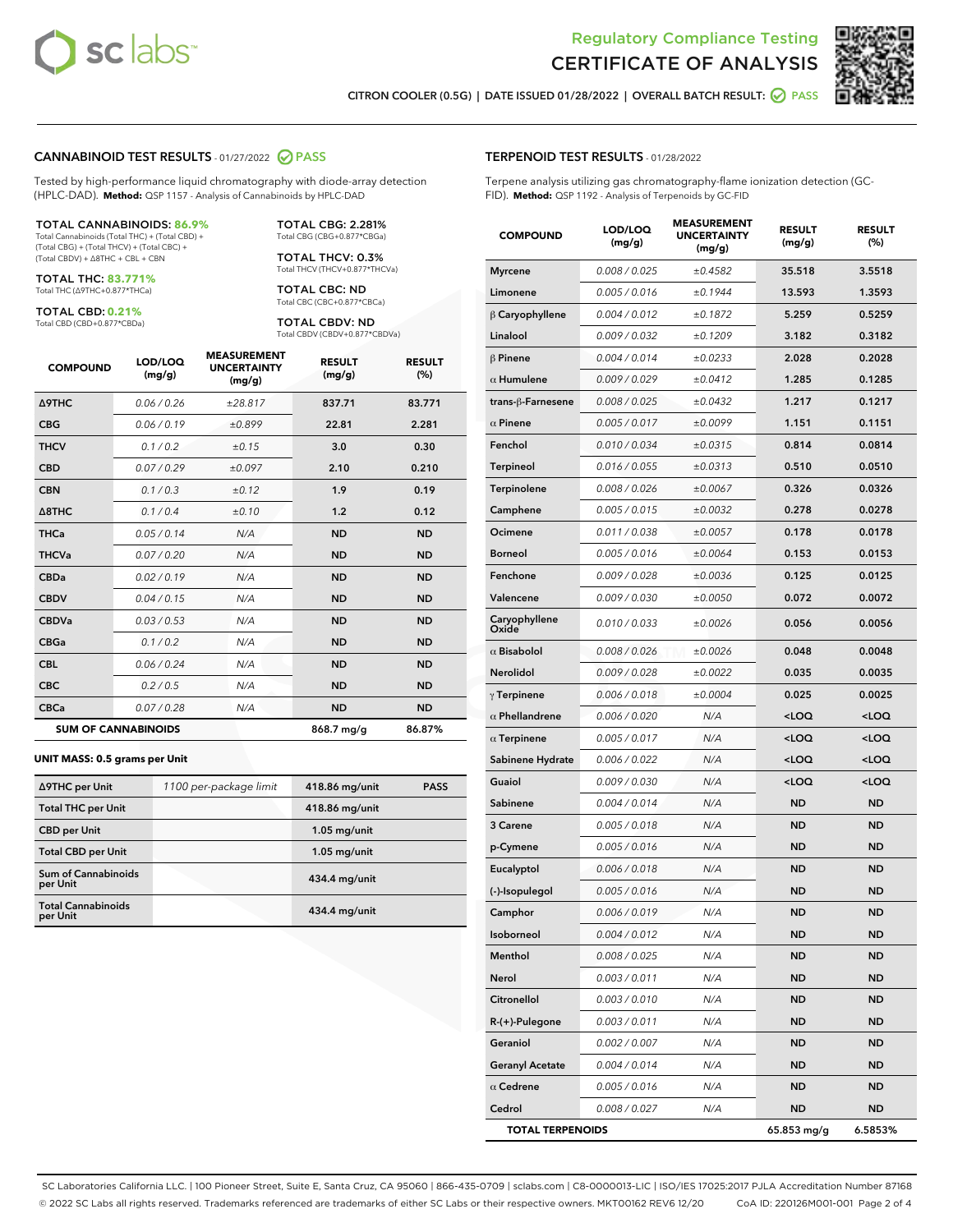



CITRON COOLER (0.5G) | DATE ISSUED 01/28/2022 | OVERALL BATCH RESULT: @ PASS

# CATEGORY 1 PESTICIDE TEST RESULTS - 01/28/2022 2 PASS

Pesticide and plant growth regulator analysis utilizing high-performance liquid chromatography-mass spectrometry (HPLC-MS) or gas chromatography-mass spectrometry (GC-MS). \*GC-MS utilized where indicated. **Method:** QSP 1212 - Analysis of Pesticides and Mycotoxins by LC-MS or QSP 1213 - Analysis of Pesticides by GC-MS

| <b>COMPOUND</b>             | LOD/LOQ<br>$(\mu g/g)$ | <b>ACTION</b><br><b>LIMIT</b><br>$(\mu g/g)$ | <b>MEASUREMENT</b><br><b>UNCERTAINTY</b><br>$(\mu g/g)$ | <b>RESULT</b><br>$(\mu g/g)$ | <b>RESULT</b> |
|-----------------------------|------------------------|----------------------------------------------|---------------------------------------------------------|------------------------------|---------------|
| Aldicarb                    | 0.03 / 0.08            | $\ge$ LOD                                    | N/A                                                     | <b>ND</b>                    | <b>PASS</b>   |
| Carbofuran                  | 0.02/0.05              | $>$ LOD                                      | N/A                                                     | <b>ND</b>                    | <b>PASS</b>   |
| Chlordane*                  | 0.03 / 0.08            | $\ge$ LOD                                    | N/A                                                     | <b>ND</b>                    | <b>PASS</b>   |
| Chlorfenapyr*               | 0.03/0.10              | $>$ LOD                                      | N/A                                                     | <b>ND</b>                    | <b>PASS</b>   |
| Chlorpyrifos                | 0.02 / 0.06            | $\ge$ LOD                                    | N/A                                                     | <b>ND</b>                    | <b>PASS</b>   |
| Coumaphos                   | 0.02 / 0.07            | $\ge$ LOD                                    | N/A                                                     | <b>ND</b>                    | <b>PASS</b>   |
| Daminozide                  | 0.02 / 0.07            | $\ge$ LOD                                    | N/A                                                     | <b>ND</b>                    | <b>PASS</b>   |
| <b>DDVP</b><br>(Dichlorvos) | 0.03/0.09              | $\ge$ LOD                                    | N/A                                                     | <b>ND</b>                    | <b>PASS</b>   |
| Dimethoate                  | 0.03/0.08              | $>$ LOD                                      | N/A                                                     | <b>ND</b>                    | <b>PASS</b>   |
| Ethoprop(hos)               | 0.03/0.10              | $\ge$ LOD                                    | N/A                                                     | <b>ND</b>                    | <b>PASS</b>   |
| Etofenprox                  | 0.02 / 0.06            | $\ge$ LOD                                    | N/A                                                     | <b>ND</b>                    | <b>PASS</b>   |
| Fenoxycarb                  | 0.03 / 0.08            | $\ge$ LOD                                    | N/A                                                     | <b>ND</b>                    | <b>PASS</b>   |
| Fipronil                    | 0.03/0.08              | $>$ LOD                                      | N/A                                                     | <b>ND</b>                    | <b>PASS</b>   |
| Imazalil                    | 0.02 / 0.06            | $\ge$ LOD                                    | N/A                                                     | <b>ND</b>                    | <b>PASS</b>   |
| <b>Methiocarb</b>           | 0.02 / 0.07            | $\ge$ LOD                                    | N/A                                                     | <b>ND</b>                    | <b>PASS</b>   |
| Methyl<br>parathion         | 0.03/0.10              | $\ge$ LOD                                    | N/A                                                     | <b>ND</b>                    | <b>PASS</b>   |
| <b>Mevinphos</b>            | 0.03/0.09              | $>$ LOD                                      | N/A                                                     | <b>ND</b>                    | <b>PASS</b>   |
| Paclobutrazol               | 0.02 / 0.05            | $\ge$ LOD                                    | N/A                                                     | <b>ND</b>                    | <b>PASS</b>   |
| Propoxur                    | 0.03/0.09              | $\ge$ LOD                                    | N/A                                                     | <b>ND</b>                    | <b>PASS</b>   |
| Spiroxamine                 | 0.03 / 0.08            | $\ge$ LOD                                    | N/A                                                     | <b>ND</b>                    | <b>PASS</b>   |
| Thiacloprid                 | 0.03/0.10              | $\ge$ LOD                                    | N/A                                                     | <b>ND</b>                    | <b>PASS</b>   |

#### CATEGORY 2 PESTICIDE TEST RESULTS - 01/28/2022 2 PASS

| <b>COMPOUND</b>          | LOD/LOO<br>$(\mu g/g)$ | <b>ACTION</b><br>LIMIT<br>$(\mu g/g)$ | <b>MEASUREMENT</b><br><b>UNCERTAINTY</b><br>$(\mu g/g)$ | <b>RESULT</b><br>$(\mu g/g)$ | <b>RESULT</b> |  |
|--------------------------|------------------------|---------------------------------------|---------------------------------------------------------|------------------------------|---------------|--|
| Abamectin                | 0.03/0.10              | 0.1                                   | N/A                                                     | <b>ND</b>                    | <b>PASS</b>   |  |
| Acephate                 | 0.02/0.07              | 0.1                                   | N/A                                                     | <b>ND</b>                    | <b>PASS</b>   |  |
| Acequinocyl              | 0.02/0.07              | 0.1                                   | N/A                                                     | <b>ND</b>                    | <b>PASS</b>   |  |
| Acetamiprid              | 0.02/0.05              | 0.1                                   | N/A                                                     | <b>ND</b>                    | <b>PASS</b>   |  |
| Azoxystrobin             | 0.02/0.07              | 0.1                                   | N/A                                                     | <b>ND</b>                    | <b>PASS</b>   |  |
| <b>Bifenazate</b>        | 0.01 / 0.04            | 0.1                                   | N/A                                                     | <b>ND</b>                    | <b>PASS</b>   |  |
| <b>Bifenthrin</b>        | 0.02/0.05              | 3                                     | N/A                                                     | <b>ND</b>                    | <b>PASS</b>   |  |
| <b>Boscalid</b>          | 0.03/0.09              | 0.1                                   | N/A                                                     | <b>ND</b>                    | <b>PASS</b>   |  |
| Captan                   | 0.19/0.57              | 0.7                                   | N/A                                                     | <b>ND</b>                    | <b>PASS</b>   |  |
| Carbaryl                 | 0.02/0.06              | 0.5                                   | N/A                                                     | <b>ND</b>                    | <b>PASS</b>   |  |
| Chlorantranilip-<br>role | 0.04/0.12              | 10                                    | N/A                                                     | <b>ND</b>                    | <b>PASS</b>   |  |
| Clofentezine             | 0.03/0.09              | 0.1                                   | N/A                                                     | <b>ND</b>                    | <b>PASS</b>   |  |

| <b>COMPOUND</b>               | LOD/LOQ<br>(µg/g) | <b>ACTION</b><br><b>LIMIT</b><br>(µg/g) | <b>MEASUREMENT</b><br><b>UNCERTAINTY</b><br>$(\mu g/g)$ | <b>RESULT</b><br>(µg/g) | <b>RESULT</b> |
|-------------------------------|-------------------|-----------------------------------------|---------------------------------------------------------|-------------------------|---------------|
| Cyfluthrin                    | 0.12 / 0.38       | $\overline{c}$                          | N/A                                                     | <b>ND</b>               | <b>PASS</b>   |
| Cypermethrin                  | 0.11 / 0.32       | $\mathcal{I}$                           | N/A                                                     | <b>ND</b>               | <b>PASS</b>   |
| <b>Diazinon</b>               | 0.02 / 0.05       | 0.1                                     | N/A                                                     | <b>ND</b>               | <b>PASS</b>   |
| Dimethomorph                  | 0.03 / 0.09       | 2                                       | N/A                                                     | <b>ND</b>               | <b>PASS</b>   |
| Etoxazole                     | 0.02 / 0.06       | 0.1                                     | N/A                                                     | <b>ND</b>               | <b>PASS</b>   |
| Fenhexamid                    | 0.03 / 0.09       | 0.1                                     | N/A                                                     | <b>ND</b>               | <b>PASS</b>   |
| Fenpyroximate                 | 0.02 / 0.06       | 0.1                                     | N/A                                                     | <b>ND</b>               | <b>PASS</b>   |
| Flonicamid                    | 0.03 / 0.10       | 0.1                                     | N/A                                                     | <b>ND</b>               | <b>PASS</b>   |
| Fludioxonil                   | 0.03 / 0.10       | 0.1                                     | N/A                                                     | <b>ND</b>               | <b>PASS</b>   |
| Hexythiazox                   | 0.02 / 0.07       | 0.1                                     | N/A                                                     | <b>ND</b>               | <b>PASS</b>   |
| Imidacloprid                  | 0.04 / 0.11       | 5                                       | N/A                                                     | <b>ND</b>               | <b>PASS</b>   |
| Kresoxim-methyl               | 0.02 / 0.07       | 0.1                                     | N/A                                                     | <b>ND</b>               | <b>PASS</b>   |
| <b>Malathion</b>              | 0.03 / 0.09       | 0.5                                     | N/A                                                     | <b>ND</b>               | <b>PASS</b>   |
| Metalaxyl                     | 0.02 / 0.07       | $\overline{c}$                          | N/A                                                     | <b>ND</b>               | <b>PASS</b>   |
| Methomyl                      | 0.03 / 0.10       | 1                                       | N/A                                                     | <b>ND</b>               | <b>PASS</b>   |
| Myclobutanil                  | 0.03 / 0.09       | 0.1                                     | N/A                                                     | <b>ND</b>               | <b>PASS</b>   |
| <b>Naled</b>                  | 0.02 / 0.07       | 0.1                                     | N/A                                                     | <b>ND</b>               | <b>PASS</b>   |
| Oxamyl                        | 0.04 / 0.11       | 0.5                                     | N/A                                                     | <b>ND</b>               | <b>PASS</b>   |
| Pentachloronitro-<br>benzene* | 0.03 / 0.09       | 0.1                                     | N/A                                                     | <b>ND</b>               | <b>PASS</b>   |
| Permethrin                    | 0.04 / 0.12       | 0.5                                     | N/A                                                     | <b>ND</b>               | <b>PASS</b>   |
| Phosmet                       | 0.03 / 0.10       | 0.1                                     | N/A                                                     | <b>ND</b>               | <b>PASS</b>   |
| Piperonylbu-<br>toxide        | 0.02 / 0.07       | 3                                       | N/A                                                     | <b>ND</b>               | <b>PASS</b>   |
| Prallethrin                   | 0.03 / 0.08       | 0.1                                     | N/A                                                     | <b>ND</b>               | <b>PASS</b>   |
| Propiconazole                 | 0.02 / 0.07       | 0.1                                     | N/A                                                     | <b>ND</b>               | <b>PASS</b>   |
| Pyrethrins                    | 0.04 / 0.12       | 0.5                                     | N/A                                                     | <b>ND</b>               | <b>PASS</b>   |
| Pyridaben                     | 0.02 / 0.07       | 0.1                                     | N/A                                                     | <b>ND</b>               | <b>PASS</b>   |
| Spinetoram                    | 0.02 / 0.07       | 0.1                                     | N/A                                                     | <b>ND</b>               | <b>PASS</b>   |
| Spinosad                      | 0.02 / 0.07       | 0.1                                     | N/A                                                     | <b>ND</b>               | <b>PASS</b>   |
| Spiromesifen                  | 0.02 / 0.05       | 0.1                                     | N/A                                                     | <b>ND</b>               | <b>PASS</b>   |
| Spirotetramat                 | 0.02 / 0.06       | 0.1                                     | N/A                                                     | <b>ND</b>               | <b>PASS</b>   |
| Tebuconazole                  | 0.02 / 0.07       | 0.1                                     | N/A                                                     | <b>ND</b>               | <b>PASS</b>   |
| Thiamethoxam                  | 0.03 / 0.10       | 5                                       | N/A                                                     | <b>ND</b>               | <b>PASS</b>   |
| Trifloxystrobin               | 0.03 / 0.08       | 0.1                                     | N/A                                                     | <b>ND</b>               | <b>PASS</b>   |

SC Laboratories California LLC. | 100 Pioneer Street, Suite E, Santa Cruz, CA 95060 | 866-435-0709 | sclabs.com | C8-0000013-LIC | ISO/IES 17025:2017 PJLA Accreditation Number 87168 © 2022 SC Labs all rights reserved. Trademarks referenced are trademarks of either SC Labs or their respective owners. MKT00162 REV6 12/20 CoA ID: 220126M001-001 Page 3 of 4